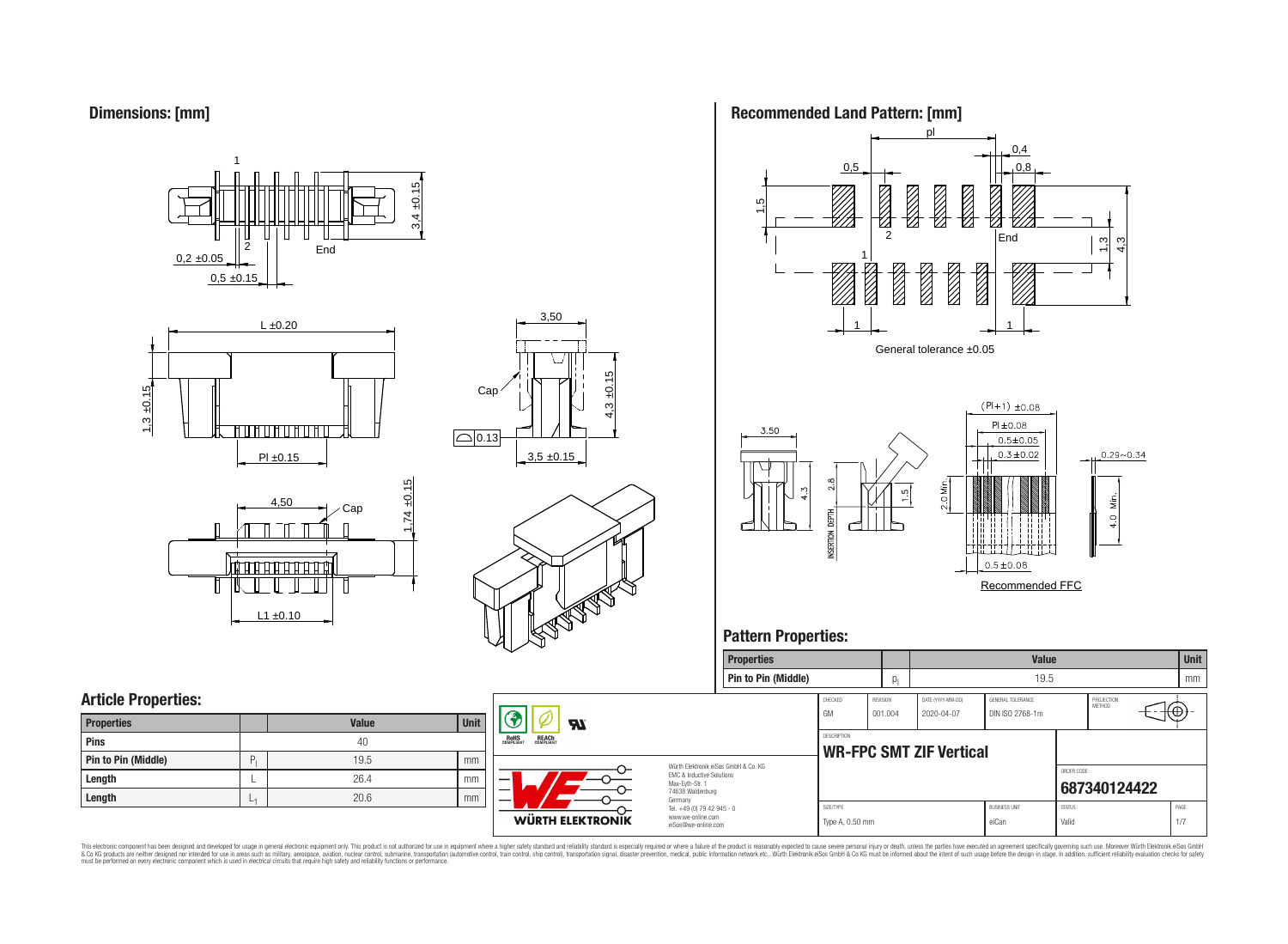### **Kind Properties:**

| <b>Properties</b> | <b>Value</b>     | <b>Unit</b> |  |  |
|-------------------|------------------|-------------|--|--|
| <b>Pitch</b>      | 0.5              | mm          |  |  |
| <b>Durability</b> | 25 Mating cycles |             |  |  |

### **Material Properties:**

| <b>Insulator Material</b>            | <b>LCP</b>                                   |
|--------------------------------------|----------------------------------------------|
| <b>Insulator Flammability Rating</b> | $UL94V-0$                                    |
| <b>Insulator Color</b>               | Ivory                                        |
| <b>Actuator Material</b>             | PA9T                                         |
| <b>Actuator Flammability Rating</b>  | <b>UL94 V-0</b>                              |
| <b>Actuator Color</b>                | <b>Black</b>                                 |
| <b>Contact Material</b>              | Phosphor Bronze                              |
| <b>Contact Plating</b>               | 100 ( $\mu$ ") Tin over 50 ( $\mu$ ") Nickel |
| <b>Contact Type</b>                  | Stamped                                      |
| <b>Solder Tabs</b>                   | <b>Brass</b>                                 |

### **General Information:**

| Onerating<br>  oporuunig<br>$-$ - $-$ - $-$ | $\circ$<br>0E.<br>ח ר<br>$ -$<br>. |
|---------------------------------------------|------------------------------------|

### **Electrical Properties:**

| <b>Properties</b>            |           | <b>Test conditions</b> | <b>Value</b> | Unit           | Tol. |
|------------------------------|-----------|------------------------|--------------|----------------|------|
| <b>Rated Current</b>         | םו        |                        | 0.5          | $\overline{A}$ |      |
| <b>Working Voltage</b>       |           |                        | 50           | V(AC)          |      |
| <b>Withstanding Voltage</b>  |           | min                    | 250          | V(AC)          |      |
| <b>Contact Resistance</b>    | R         |                        | 20           | $m\Omega$      | max. |
| <b>Insulation Resistance</b> | $R_{ISO}$ |                        | 100          | M <sub>2</sub> | min. |

### **Certification:**

**RoHS Approval RoHS Approval Compliant** [2011/65/EU&2015/863]

## **Certification:**

| <b>REACh Approval</b> | Conform or declared [(EC)1907/2006] |
|-----------------------|-------------------------------------|
| <b>UL Approval</b>    |                                     |

### **Packaging Properties:**

| <b>Properties</b>     |      | Value                  |
|-----------------------|------|------------------------|
| <b>Packaging</b>      |      | Tape and Reel with Cap |
| <b>Packaging Unit</b> | Qty. | 1000                   |

### **Specific Recommendation:**

In order to handle products correctly, please download our precaution guide which is available under "Tutorials" on our Homepage: www. we-online.com/precaution\_6873xx124422

| WÜRTH ELEKTRONIK                                      | www.we-online.com<br>eiSos@we-online.com                                                                 | Type A, 0.50 mm                                      |                     |                                 | eiCan                                | Valid         |                      | 2/7  |
|-------------------------------------------------------|----------------------------------------------------------------------------------------------------------|------------------------------------------------------|---------------------|---------------------------------|--------------------------------------|---------------|----------------------|------|
|                                                       | Germany<br>Tel. +49 (0) 79 42 945 - 0                                                                    | SIZE/TYPE                                            |                     |                                 | <b>BUSINESS UNIT</b>                 | <b>STATUS</b> |                      | PAGE |
|                                                       | Würth Elektronik eiSos GmbH & Co. KG<br>EMC & Inductive Solutions<br>Max-Evth-Str. 1<br>74638 Waldenburg |                                                      |                     |                                 |                                      | ORDER CODE    | 687340124422         |      |
| <b>REACH</b><br>COMPLIANT<br><b>ROHS</b><br>COMPLIANT |                                                                                                          | <b>DESCRIPTION</b><br><b>WR-FPC SMT ZIF Vertical</b> |                     |                                 |                                      |               |                      |      |
| Яī                                                    |                                                                                                          | CHECKED<br>GM                                        | REVISION<br>001.004 | DATE (YYYY-MM-DD)<br>2020-04-07 | GENERAL TOLERANCE<br>DIN ISO 2768-1m |               | PROJECTION<br>METHOD | Κ⊕   |

This electronic component has been designed and developed for usage in general electronic equipment only. This product is not authorized for subserved requipment where a higher selection equipment where a higher selection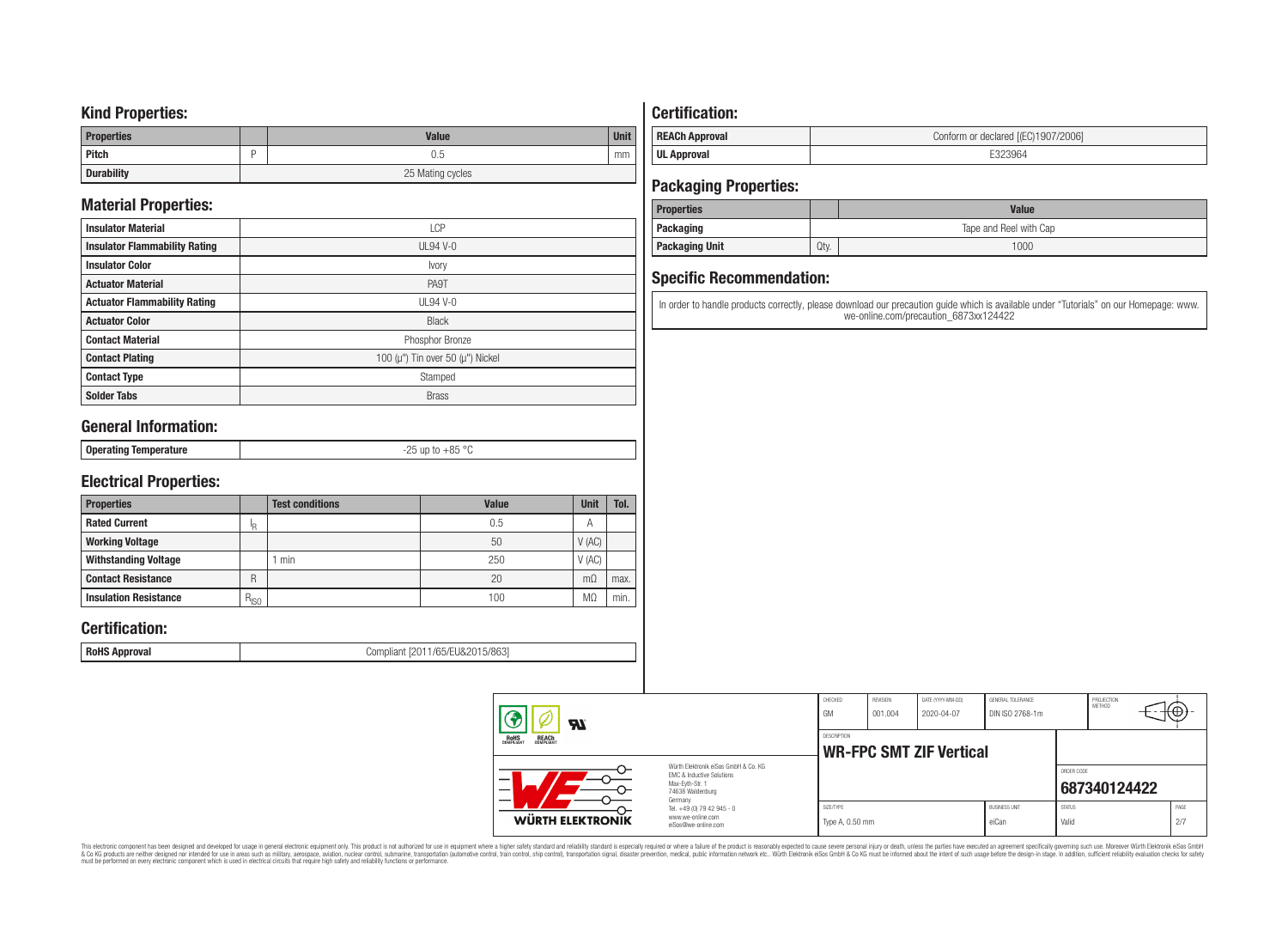

Germany Tel. +49 (0) 79 42 945 - 0 **Pull-of force** SIZE/TYPE BUSINESS UNIT STATUS PAGE www.we-online.com **WÜRTH ELEKTRONIK** Type A, 0.50 mm eiCan value of the Can valid valid 3/7 Tape width **44 mm** 0,1 N - 1,3 N eiSos@we-online.com

This electronic component has been designed and developed for usage in general electronic equipment only. This product is not authorized for use in equipment where a higher safely standard and reliability standard si espec & Ook product a label and the membed of the seasuch as marked and as which such a membed and the such assume that income in the seasuch and the simulation and the such assume that include to the such a membed and the such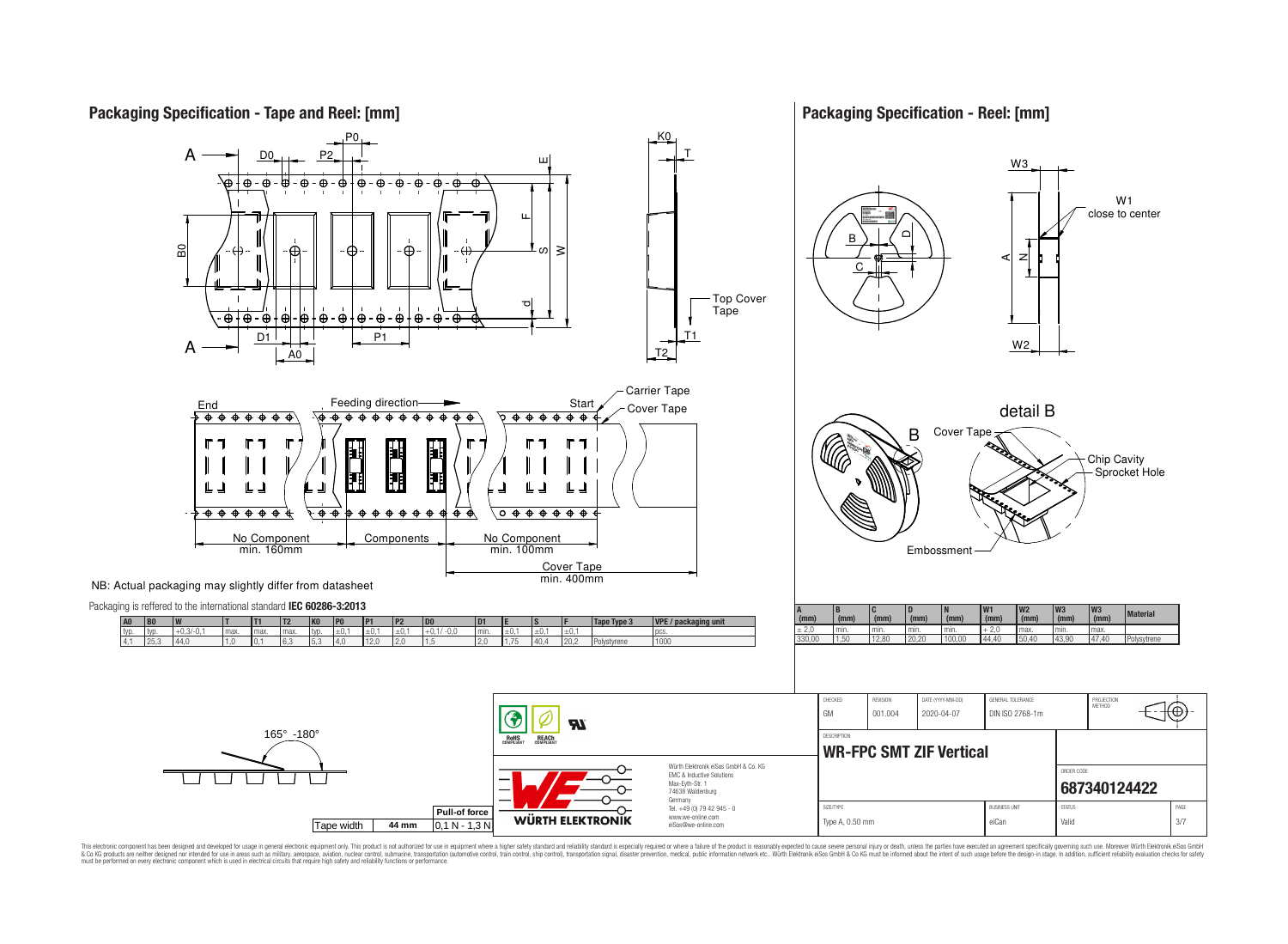

#### NB: Actual packaging may slightly differ from datasheet

| $L_{\rm C}$ (mm) | $\overline{M}$<br>$W_{\cap}$ (mm) | $Hc$ (mm) | No. of reel<br>outer packaging | Packaging<br><b>Unit</b> | Material |
|------------------|-----------------------------------|-----------|--------------------------------|--------------------------|----------|
| I typ.           | I lyd                             | I IVL     | Treel.                         | l DCS                    |          |
| 365              | 365                               | 220       |                                | 4000                     | l Paper  |

| <b>R</b><br><b>ROHS</b><br>COMPLIANT<br><b>REACH</b><br>COMPLIANT |                                                                                                          | CHECKED<br>GM                                 | REVISION<br>001.004 | DATE (YYYY-MM-DD)<br>2020-04-07 | GENERAL TOLERANCE<br>DIN ISO 2768-1m |                        | PROJECTION<br>METHOD | ιΨ          |
|-------------------------------------------------------------------|----------------------------------------------------------------------------------------------------------|-----------------------------------------------|---------------------|---------------------------------|--------------------------------------|------------------------|----------------------|-------------|
|                                                                   |                                                                                                          | DESCRIPTION<br><b>WR-FPC SMT ZIF Vertical</b> |                     |                                 |                                      |                        |                      |             |
| —                                                                 | Würth Elektronik eiSos GmbH & Co. KG<br>EMC & Inductive Solutions<br>Max-Eyth-Str. 1<br>74638 Waldenburg |                                               |                     |                                 |                                      | ORDER CODE             | 687340124422         |             |
| WÜRTH ELEKTRONIK                                                  | Germany<br>Tel. +49 (0) 79 42 945 - 0<br>www.we-online.com<br>eiSos@we-online.com                        | SIZE/TYPE<br>Type A, 0.50 mm                  |                     |                                 | <b>BUSINESS UNIT</b><br>eiCan        | <b>STATUS</b><br>Valid |                      | PAGE<br>4/7 |

This electronic component has been designed and developed for usage in general electronic equipment only. This product is not authorized for subserved requipment where a higher selection equipment where a higher selection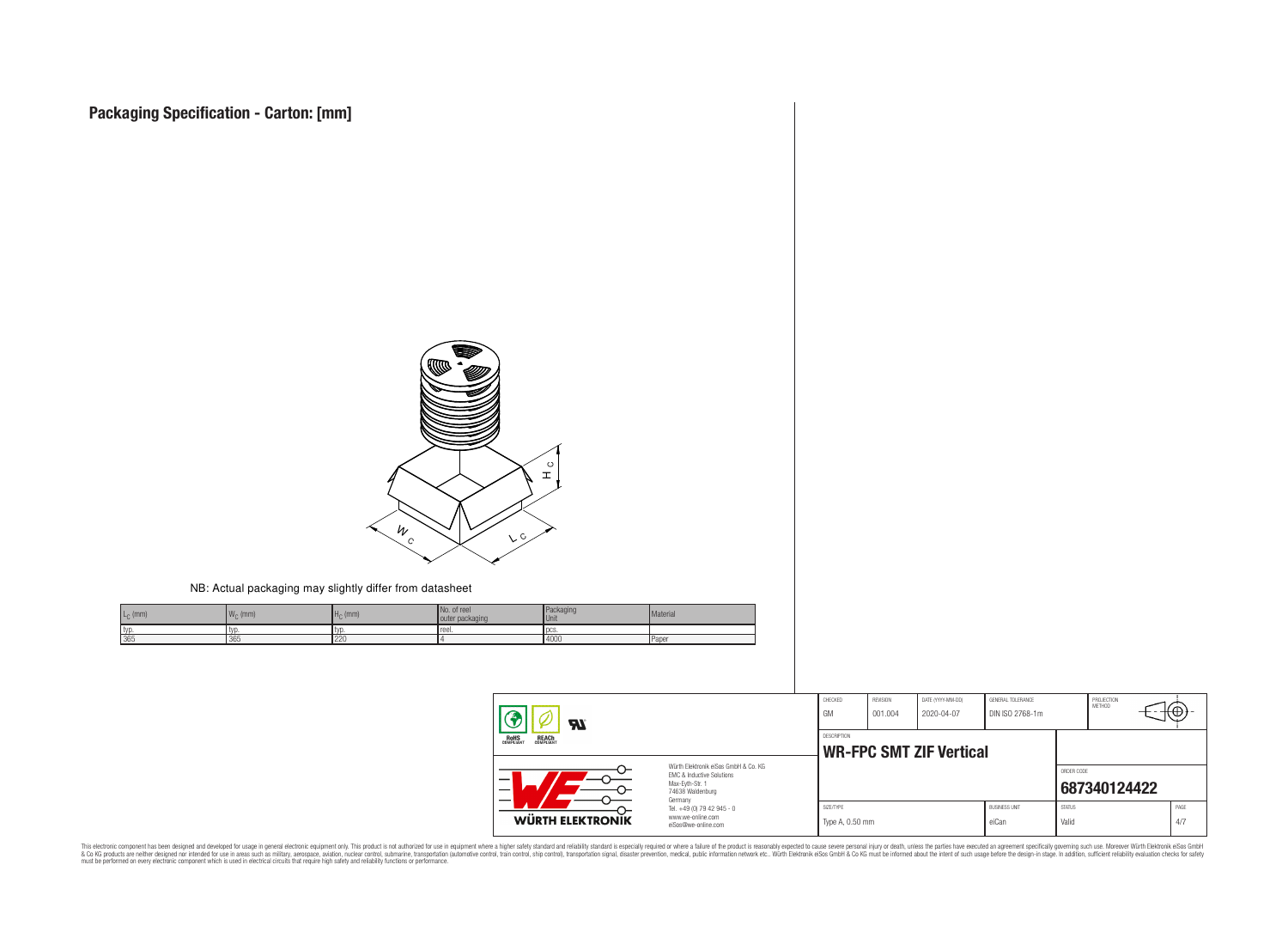### **Classification Reflow Profile for SMT components:**



### **Classification Reflow Soldering Profile:**

| <b>Profile Feature</b>                              |                    | Value                            |
|-----------------------------------------------------|--------------------|----------------------------------|
| Preheat Temperature Min <sup>1)</sup>               | <sup>I</sup> s min | 150 °C                           |
| <b>Preheat Temperature Max</b>                      |                    | 200 °C                           |
| Preheat Time $t_s$ from $T_{s,min}$ to $T_{s,max}$  | $t_{\rm s}$        | $60 - 120$ seconds               |
| Ramp-up Rate $(T_1$ to $T_p$ )                      |                    | 3 °C/ second max.                |
| <b>Liquidous Temperature</b>                        | Ь.                 | 217°C                            |
| Time t <sub>1</sub> maintained above T <sub>1</sub> | ь.                 | $60 - 150$ seconds               |
| Peak package body temperature                       | l n                | $T_n \leq T_c$ , see Table below |
| Time within 5°C of actual peak<br>temperature       | t <sub>p</sub>     | $20 - 30$ seconds                |
| Ramp-down Rate $(T_p$ to $T_1$ )                    |                    | $6^{\circ}$ C/ second max.       |
| Time 25°C to peak temperature                       |                    | 8 minutes max.                   |

1) refer to IPC/JEDEC J-STD-020D refer to IPC/ JEDEC J-STD-020E

# **Package Classification Reflow Temperature (T<sup>c</sup> ):**

| <b>Properties</b>                                                       | Volume mm <sup>3</sup><br>$350$ | Volume mm <sup>3</sup><br>350-2000 | Volume mm <sup>3</sup><br>>2000 |
|-------------------------------------------------------------------------|---------------------------------|------------------------------------|---------------------------------|
| <b>PB-Free Assembly   Package Thickness</b><br>$< 1.6$ mm <sup>1)</sup> | 260 °C                          | 260 °C                             | 260 °C                          |
| <b>PB-Free Assembly   Package Thickness</b><br>$1.6$ mm $- 2.5$ mm      | 260 °C                          | 250 °C                             | 245 °C                          |
| <b>PB-Free Assembly   Package Thickness  </b><br>$\geq$ 2.5 mm          | 250 °C                          | 245 °C                             | 245 °C                          |

1) refer to IPC/JEDEC J-STD-020D

refer to IPC/ JEDEC J-STD-020E

| $\boldsymbol{\mathcal{H}}$               |                                                                                                          | CHECKED<br>GM                                 | <b>REVISION</b><br>001.004 | DATE (YYYY-MM-DD)<br>2020-04-07 | GENERAL TOLERANCE<br>DIN ISO 2768-1m |                        | PROJECTION<br>METHOD | ₩Ψ |             |
|------------------------------------------|----------------------------------------------------------------------------------------------------------|-----------------------------------------------|----------------------------|---------------------------------|--------------------------------------|------------------------|----------------------|----|-------------|
| <b>ROHS</b><br><b>REACH</b><br>COMPLIANT |                                                                                                          | DESCRIPTION<br><b>WR-FPC SMT ZIF Vertical</b> |                            |                                 |                                      |                        |                      |    |             |
| _<br>—                                   | Würth Flektronik eiSos GmbH & Co. KG<br>EMC & Inductive Solutions<br>Max-Evth-Str. 1<br>74638 Waldenburg |                                               |                            |                                 |                                      | ORDER CODE             | 687340124422         |    |             |
| <b>WÜRTH ELEKTRONIK</b>                  | Germany<br>Tel. +49 (0) 79 42 945 - 0<br>www.we-online.com<br>eiSos@we-online.com                        |                                               | Type A, 0.50 mm            |                                 | <b>BUSINESS UNIT</b><br>eiCan        | <b>STATUS</b><br>Valid |                      |    | PAGE<br>5/7 |

This electronic component has been designed and developed for usage in general electronic equipment only. This product is not authorized for subserved requipment where a higher selection equipment where a higher selection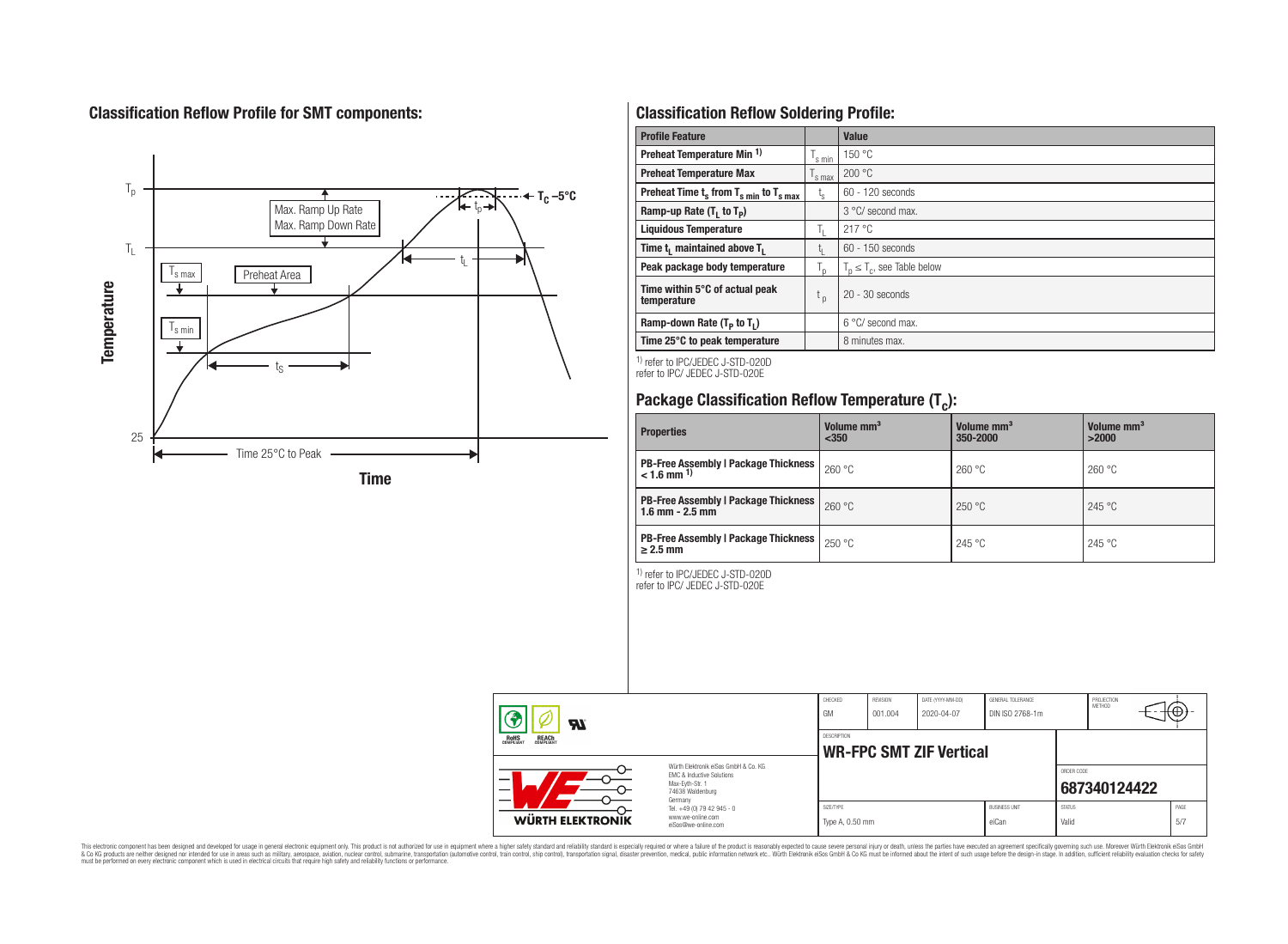### **Cautions and Warnings:**

### **The following conditions apply to all goods within the product series of the Connectors of Würth Elektronik eiSos GmbH & Co. KG:**

#### **General:**

- This mechanical component is designed and manufactured for use in general electronic equipment.
- Würth Elektronik must be asked for written approval (following the PPAP procedure) before incorporating the components into any equipment in fields such as military, aerospace, aviation, nuclear control, submarine, transportation (automotive control, train control, ship control), transportation signal, disaster prevention, medical, public information network, etc. where higher safety and reliability are especially required and/or if there is the possibility of direct damage or human injury.
- Mechanical components that will be used in safety-critical or high-reliability applications, should be pre-evaluated by the customer.
- The mechanical component is designed and manufactured to be used within the datasheet specified values. If the usage and operation conditions specified in the datasheet are not met, the component may be damaged or dissolved.
- Do not drop or impact the components, the component may be damaged.
- Prevent any damage or scratches on the component, especially on the actuator.
- Direct mechanical impact to the product shall be prevented (e.g overlapping of the PCB's).
- Würth Elektronik products are qualified according to international standards, which are listed in each product reliability report. Würth Elektronik does not warrant any customer qualified product characteristics beyond Würth Elektroniks' specifications, for its validity and sustainability over time.
- The responsibility for the applicability of the customer specific products and use in a particular customer design is always within the authority of the customer. All technical specifications for standard products do also apply to customer specific products.
- The mechanical component is designed to be used along with Würth Elektronik counterparts and tools. Würth Elektronik cannot ensure the reliability of these components while being used with other products.

#### **Product Specific:**

#### Soldering:

- The solder profile must comply with the technical product specifications. All other profiles will void the warranty.
- All other soldering methods are at the customers' own risk.

#### Cleaning and Washing:

- Washing agents used during the production to clean the customer application might damage or change the characteristics of the component, body, pins and termination. Washing agents may have a negative effect on the long-term functionality of the product.
- Using a brush during the cleaning process may deform function relevant areas. Therefore, we do not recommend using a brush during the PCB cleaning process.

#### Potting and Coating:

• If the product is potted in the customer application, the potting material might shrink or expand during and after hardening. Shrinking could lead to an incomplete seal, allowing contaminants into the components. Expansion could damage the components. We recommend a manual inspection after potting or coating to avoid these effects.

#### **Storage Conditions:**

- A storage of Würth Elektronik products for longer than 12 months is not recommended. Within other effects, the terminals may suffer degradation, resulting in bad solderability. Therefore, all products shall be used within the period of 12 months based on the day of shipment.
- Do not expose the components to direct sunlight.
- The storage conditions in the original packaging are defined according to DIN EN 61760-2.
- The storage conditions stated in the original packaging apply to the storage time and not to the transportation time of the components.

#### **Handling:**

- Do not repeatedly operate the component with excessive force. It may damage or deform the component resulting in malfunction.
- In the case a product requires particular handling precautions, in addition to the general recommendations mentioned here before, these will appear on the product datasheet.

These cautions and warnings comply with the state of the scientific and technical knowledge and are believed to be accurate and reliable. However, no responsibility is assumed for inaccuracies or incompleteness.

| Hī                                                                                                                                                                         |                                                                        | CHECKED<br>GM                                        | <b>REVISION</b><br>001.004 | DATE (YYYY-MM-DD)<br>2020-04-07 | GENERAL TOLERANCE<br>DIN ISO 2768-1m |                            | PROJECTION<br><b>METHOD</b> |  | ₩           |
|----------------------------------------------------------------------------------------------------------------------------------------------------------------------------|------------------------------------------------------------------------|------------------------------------------------------|----------------------------|---------------------------------|--------------------------------------|----------------------------|-----------------------------|--|-------------|
| ROHS<br>COMPLIANT<br><b>REACH</b><br>COMPLIANT<br>Würth Flektronik eiSos GmbH & Co. KG<br>FMC & Inductive Solutions<br>–<br>Max-Eyth-Str. 1<br>74638 Waldenburg<br>Germany |                                                                        | <b>DESCRIPTION</b><br><b>WR-FPC SMT ZIF Vertical</b> |                            |                                 |                                      |                            |                             |  |             |
|                                                                                                                                                                            |                                                                        |                                                      |                            |                                 |                                      | ORDER CODE<br>687340124422 |                             |  |             |
| WÜRTH ELEKTRONIK                                                                                                                                                           | Tel. +49 (0) 79 42 945 - 0<br>www.we-online.com<br>eiSos@we-online.com | SIZE/TYPE<br>Type A, 0.50 mm                         |                            |                                 | <b>BUSINESS UNIT</b><br>eiCan        | <b>STATUS</b><br>Valid     |                             |  | PAGE<br>6/7 |

This electronic component has been designed and developed for usage in general electronic equipment only. This product is not authorized for use in equipment where a higher safety standard and reliability standard si espec & Ook product a label and the membed of the seasuch as marked and as which such a membed and the such assume that income in the seasuch and the simulation and the such assume that include to the such a membed and the such